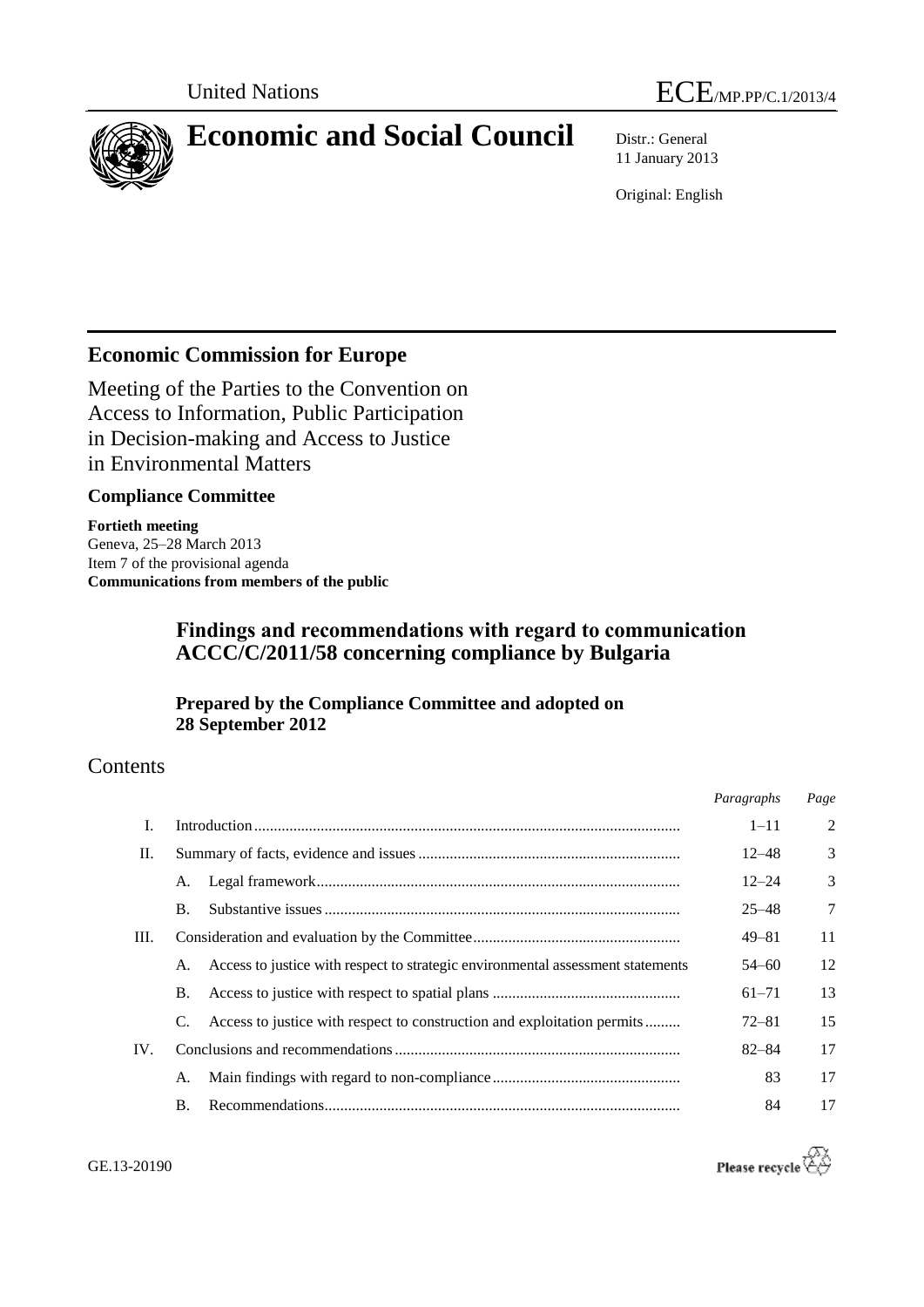# **I. Introduction**

1. On 9 February 2011, the Balkani Wildlife Society (the communicant), submitted a communication to the Compliance Committee alleging that Bulgaria had failed to comply with its obligations under article 9, paragraphs 2 and 3, of the Convention on Access to Information, Public Participation in Decision-making and Access to Justice in Environmental Matters (Aarhus Convention).

2. The communication alleges that the Party concerned fails to implement article 9, paragraphs 2 and 3, of the Convention with respect to access to administrative or judicial review procedures for environmental non-governmental organizations and members of the public to challenge acts that contravene national environmental legislation. The communicant alleges it is not possible to appeal the outcomes of the strategic environmental assessment (SEA) of plans and programmes — "SEA statements" issued under the Environmental Protection Act (EPA). In addition, it alleges that members of the public do not have access to review procedures to challenge orders for the adoption of spatial plans or construction permits and exploitation permits issued under the Spatial Development Act (SDA) that contravene European Union (EU) or national environmental legislation.

3. At its thirty-first meeting (22–25 February 2011), the Committee determined on a preliminary basis that the communication was admissible. Pursuant to paragraph 22 of the annex to decision I/7 of the Meeting of the Parties to the Convention, the communication was forwarded to the Party concerned on 28 March 2011.

4. By letter dated 16 August 2011, the Party concerned responded to the communicant's allegations. By letter dated 27 September 2011, the communicant provided comments on the response.

5. At its thirty-fourth meeting (20–23 September 2011), the Committee agreed to discuss the content of the communication at its thirty-fifth meeting (13–16 December 2011). In order to guide the discussion, some questions that aimed at framing the upcoming discussion were enclosed with the invitation sent to the parties on 10 November 2011. By letter dated 9 December 2011, the Party concerned addressed the Committee's questions and indicated that it would not participate in the discussion of the communication before the Committee.

6. The Committee discussed the communication at its thirty-fifth meeting, with the participation of representatives of the communicant. The Committee confirmed the admissibility of the communication and expressed its concern that the Party concerned had chosen not to participate in the discussion. At the same meeting, the Committee agreed on a set of questions to be sent to the parties following the meeting.

7. On 10 January 2012, the communicant submitted additional information to complement its position during the discussion regarding the questions sent by the Committee on 10 November 2011.

8. The Party concerned and the communicant both responded to the Committee's questions sent following the discussion at the thirty-fifth meeting on 29 February 2012 and 6 March 2012, respectively.

9. The Committee prepared draft findings at its thirty-seventh meeting (26–29 June 2012), and in accordance with paragraph 34 of the annex to decision I/7, the draft findings were then forwarded for comments to the Party concerned and to the communicant on 24 August 2012. Both were invited to provide comments by 21 September 2012.

10. The communicant provided comments on 21 September 2012.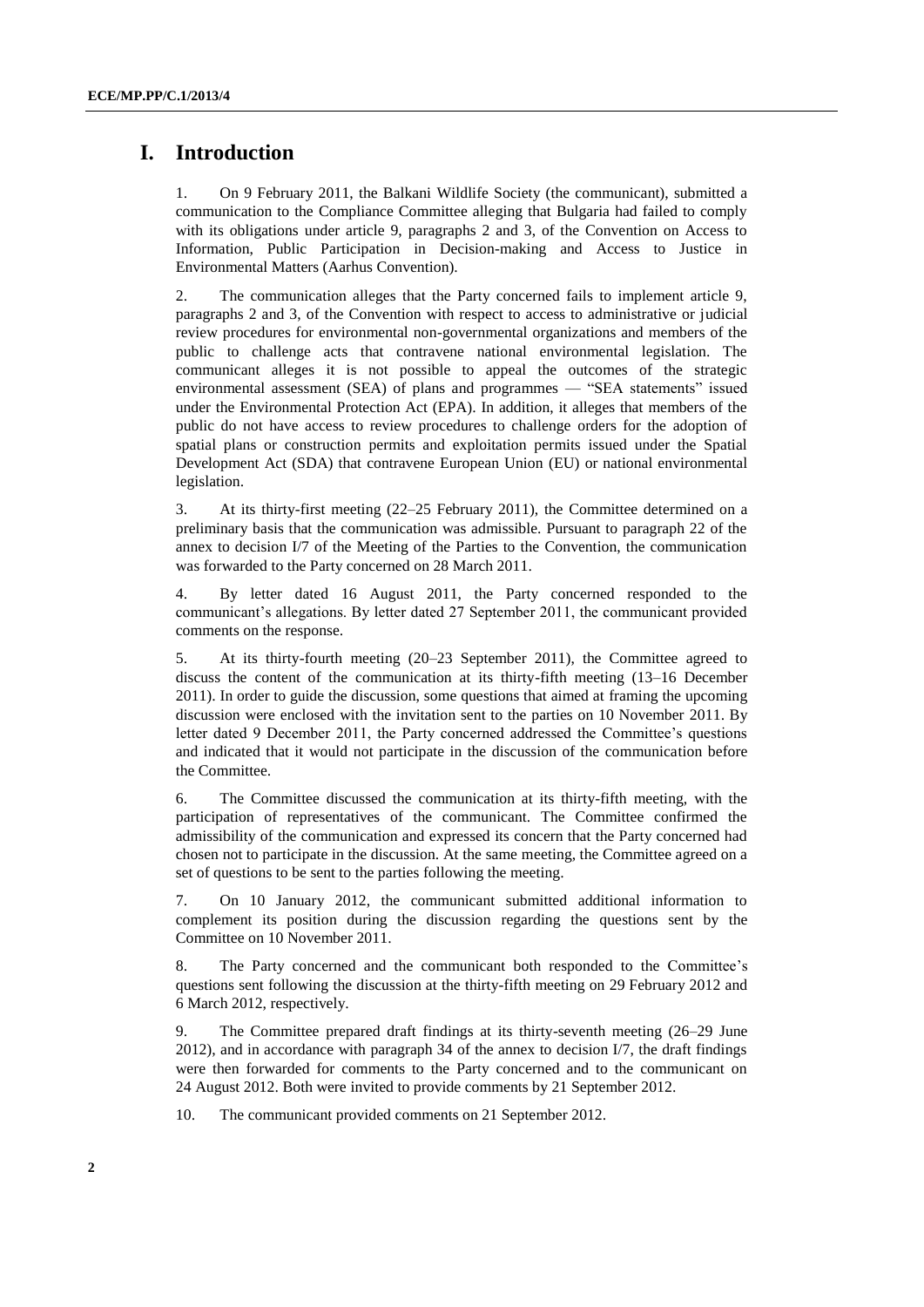11. At its thirty-eighth meeting (25–28 September 2012), the Committee adopted its findings and agreed that they should be published as a formal pre-session document to the Committee's fortieth meeting. It requested the secretariat to send the findings to the Party concerned and the communicant.

# **II. Summary of facts, evidence and issues<sup>1</sup>**

### **A. Legal framework**

12. Article 5, paragraph 4, of the Bulgarian Constitution provides that international treaties, ratified according to the constitutional order and published and in force for Bulgaria, are part of the national law. They have priority over provisions of the national laws which contravene them.

13. Article 83, paragraph 1, of the Administrative Procedure Code sets out the general standing provisions for judicial review of administrative acts, namely "an appeal against an administrative act may be submitted by interested persons" (see original communication, para.  $9$ ). $^{2}$ 

14. The authorization procedure for plans and projects is divided into two main stages:

- (a) For plans:
- (i) The issuance of an SEA statement under the EPA;
- (ii) The issuance of an order for the adoption of a spatial plan under the SPA;
- (b) For projects:

(i) The issuance of an environmental impact assessment (EIA) decision under the EPA (otherwise known as "development consent");

(ii) The issuance of a final construction and/or exploitation permit under the SPA.

The SEA procedure is a necessary step before the elaboration and adoption of spatial plans; and the EIA decision constitutes a mandatory requirement for the issuing of the final permit, which is the one literally "permitting" an activity (under annex I to the Convention). More details on these two stages are provided in the following paragraphs.

#### **1. SEA statements and EIA decisions under the EPA**

15. The EPA (which transposes EU EIA<sup>3</sup> and SEA<sup>4</sup> Directives into national legislation) regulates the issuance of SEA statements and EIA decisions and relevant procedures.

 $1$ . This section summarizes only the main facts, evidence and issues considered to be relevant to the question of compliance, as presented to and considered by the Committee.

<sup>&</sup>lt;sup>2</sup> All documentation concerning the communication, including the various responses from the Party concerned and the communicant, are available from a dedicated page on the Committee's website (http://www.unece.org/env/pp/compliance/Compliancecommittee/58TableBG.html).

<sup>&</sup>lt;sup>3</sup> Council Directive 85/337/EEC of 27 June 1985 on the assessment of the effects of certain public and private projects on the environment, as amended. (See Directive 2011/92/EU of the European Parliament and the Council of 13 December 2011 on the assessment of the effects of certain public and private projects on the environment (codification)).

<sup>&</sup>lt;sup>4</sup> Directive 2001/42/EC of the European Parliament and of the Council of 27 June 2001 on the assessment of the effects of certain plans and programmes on the environment.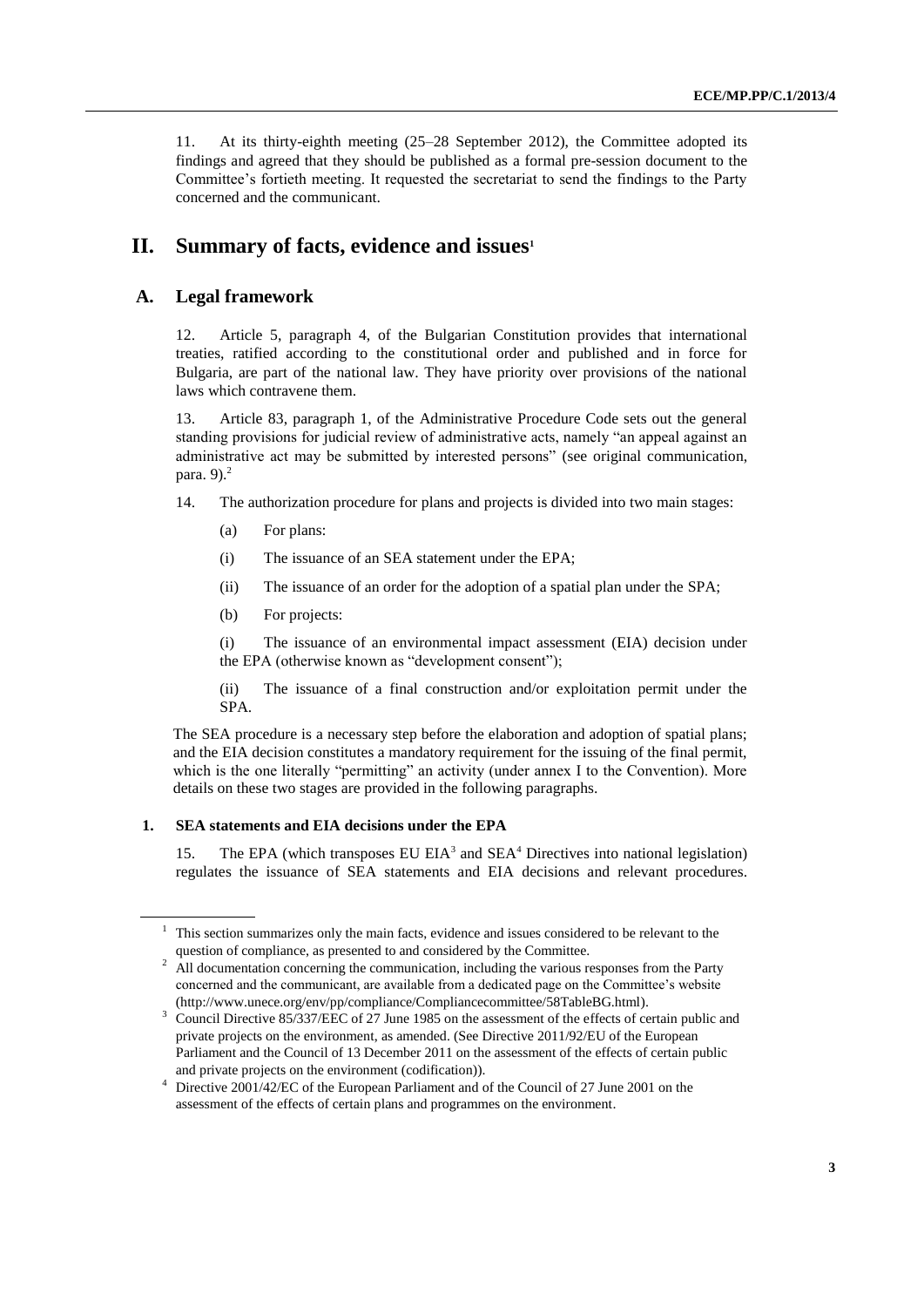Through its provisions, the EPA transposes articles 6, 7 and 9, paragraph 2, of the Aarhus Convention into national law.

16. Articles 87 and 95 of the EPA require public participation in the SEA and EIA procedures, respectively. According to article 99, paragraph 6, stakeholders ("interested parties" according to the translation of the EPA provided by the communicant on 12 January 2012) may appeal a decision on EIA under the Administrative Procedure Code within 14 days from the public disclosure of the EIA decision.

17. According to articles 125, paragraph  $6<sup>5</sup>$  and 144, paragraph 1 (4),  $6$  of the SPA, SEA statements and EIA decisions issued by environmental authorities under the EPA are mandatory prerequisites for the final adoption/authorization of spatial plans and development projects; as such they are binding on the authorities issuing the construction permit. In addition, they are binding on the investor/contractor, who has to comply with the conditions and measures set out in the EIA statement during the project's implementation.

#### **2. Spatial plans and construction/exploitation permits under the SPA**

18. The SDA regulates urban spatial planning as well as the design and permitting procedures for development projects. In other words, the SDA provides the procedures that lead to the final decisions for the adoption/amendment of:

General Spatial Plans, which define the development framework/guidelines of municipalities, of their various parts and populated settlements and the land use of the area under development;

(b) Detailed Spatial Plans, which define more specifically the planning and building development of a populated settlement area and the land use. These plans cannot contradict the framework set by a General Spatial Plan;

(c) Construction permits, necessary for all kinds of building activities, including those listed in annex I to the Convention;

(d) Exploitation permits for development projects, including those regarding activities set out in annex I to the Convention.

19. A summary of the legal procedures regarding the adoption of spatial plans and the authorization of development projects can be found in the form of a table attached to the original communication.

20. Article 213 of the SDA stipulates that administrative acts under the SDA can be subject to judicial review before a court of law "as to their legal conformity" under the conditions set out in that Act; and when the SDA does not stipulate any conditions, then under the conditions set out in the Administrative Procedure Code. The SDA provisions on

 $5$  "(6) The [planning proposal] referred to in paragraph (1) shall be submitted to the Ministry of Environment and Water or the respective regional environment and waters inspectorate for clearance and determination of the need of an environmental impact assessment according to the procedure established by the ordinance pursuant to Article 90 of the Environment Protection Act. The environment impact assessment shall be part of the detailed plan." (translation provided by the communicant)

 $6$  "(1) Any development project designs, which serve as grounds for the issuance of a building permit, shall be approved acting on a written application by the contracting authority and after submission of: ... 4. the administrative acts which, depending on the type and scope of construction, are required as a prerequisite for permission of construction pursuant to the Environment Protection Act or a special law". (translation provided by the communicant)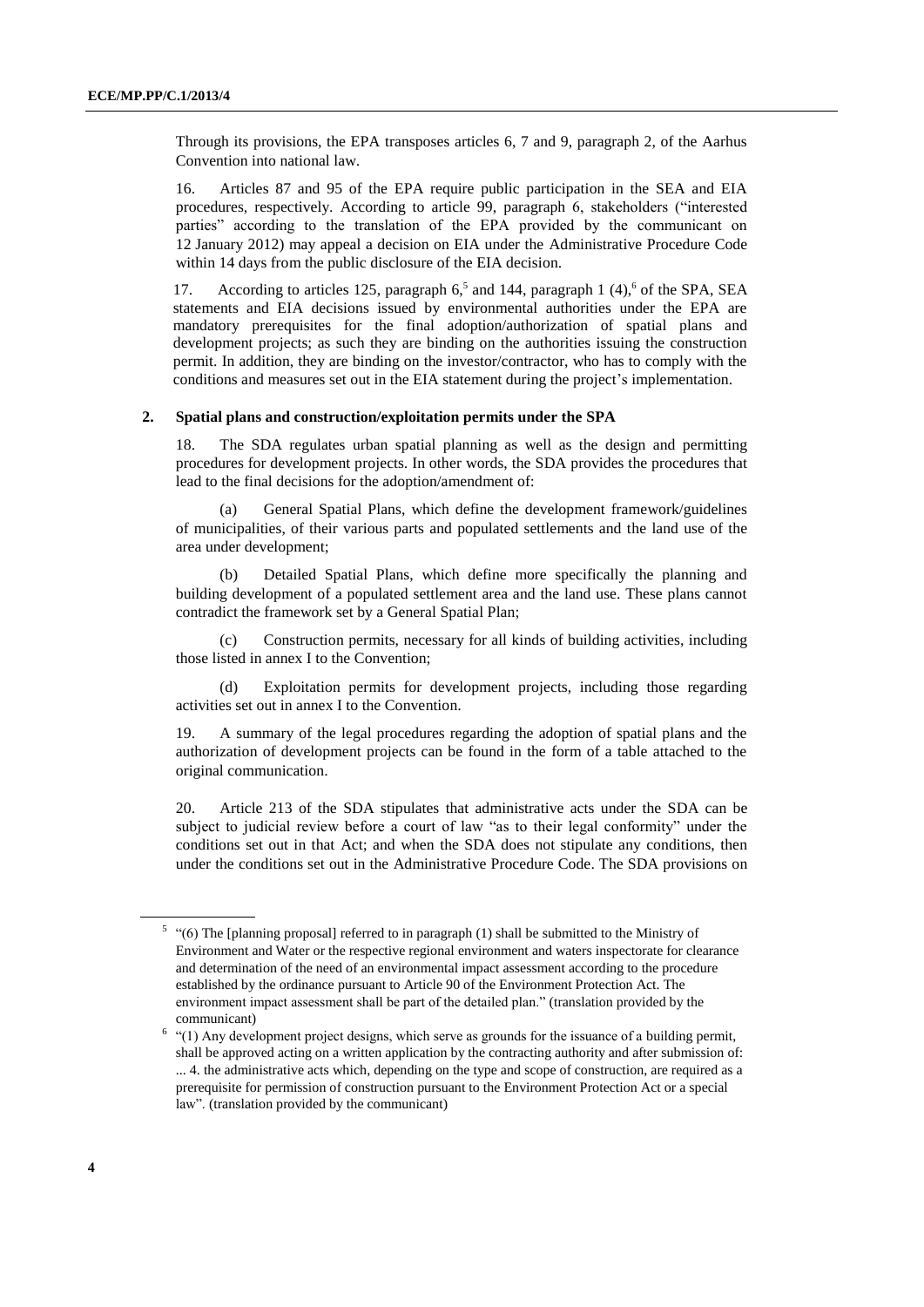access to justice with respect to General and Detailed Spatial Plans and construction and exploitations permits are briefly outlined in the following paragraphs.

#### **3. General Spatial Plans**

21. Article 215, paragraph 6, of the SDA stipulates that General Spatial Plans are not subject to a review procedure before a court.

#### **4. Detailed Spatial Plans**

22. Article 131 of the SDA stipulates that the following persons have the right to express an opinion on and have access to judicial review on Detailed Spatial Plans: the owners of the plot regulated by the Detailed Spatial Plan; the owners of the neighbouring real estate (directly affected by the provisions of the Detailed Spatial Plan); and the owners of real estate in the hygiene-protection zones, if any.

#### **5. Construction Permits/Exploitation Permits**

23. Article 149 of the SDA determines that the following parties have the right to express an opinion and have access to judicial review with respect to a construction permit for a development project: the competent public authority (the "contracting authority" according to the translation provided by the communicant); the investor(s); the owner of the land; and the owners of the neighbouring real estate directly affected by the project.

24. The SDA does not mention any possibility to express an opinion or have access to judicial review with respect to an exploitation permit for a development project. However, in accordance with court practice, access to judicial review of exploitation permits is admissible under article 213 of the SDA for those parties considered to be interested parties under its article 131 SDA (see para. 22 above).

### **B. Substantive issues**

25. The communicant's allegations relate primarily to non-compliance of national legislation of the Party concerned with the requirements of article 9, paragraphs 2 and 3, of the Convention. The communicant's allegations can be summarized as follows:

(a) The Party concerned fails to ensure access to justice under article 9, paragraph 2, of the Convention, with respect to SEA statements for plans and programmes under the EPA;

(b) The Party concerned fails to ensure access to justice under article 9, paragraphs 2 and 3, of the Convention, with respect to the adoption and/or amendment of spatial plans and construction and exploitation permits under the SPA.

26. The administrative practice and case-law cited in the communication is, according to the communicant, also in non-compliance with the Convention, as a result of shortcomings in legislation.

27. The communicant accepts that the general provision on standing set out in article 83, paragraph 1, of the Administrative Procedure Code (see para. 13 above) would seem to be "more or less consistent" with the requirements of article 9, paragraphs 2 and 3, of the Convention, and the objective of giving the public concerned wide access to justice within the scope of the Convention. However, it notes that standing with respect to administrative acts under the SDA is regulated by specific provisions of that act, which, in its view, do not provide access to justice in accordance with the Convention (see paras. 35 ff. below).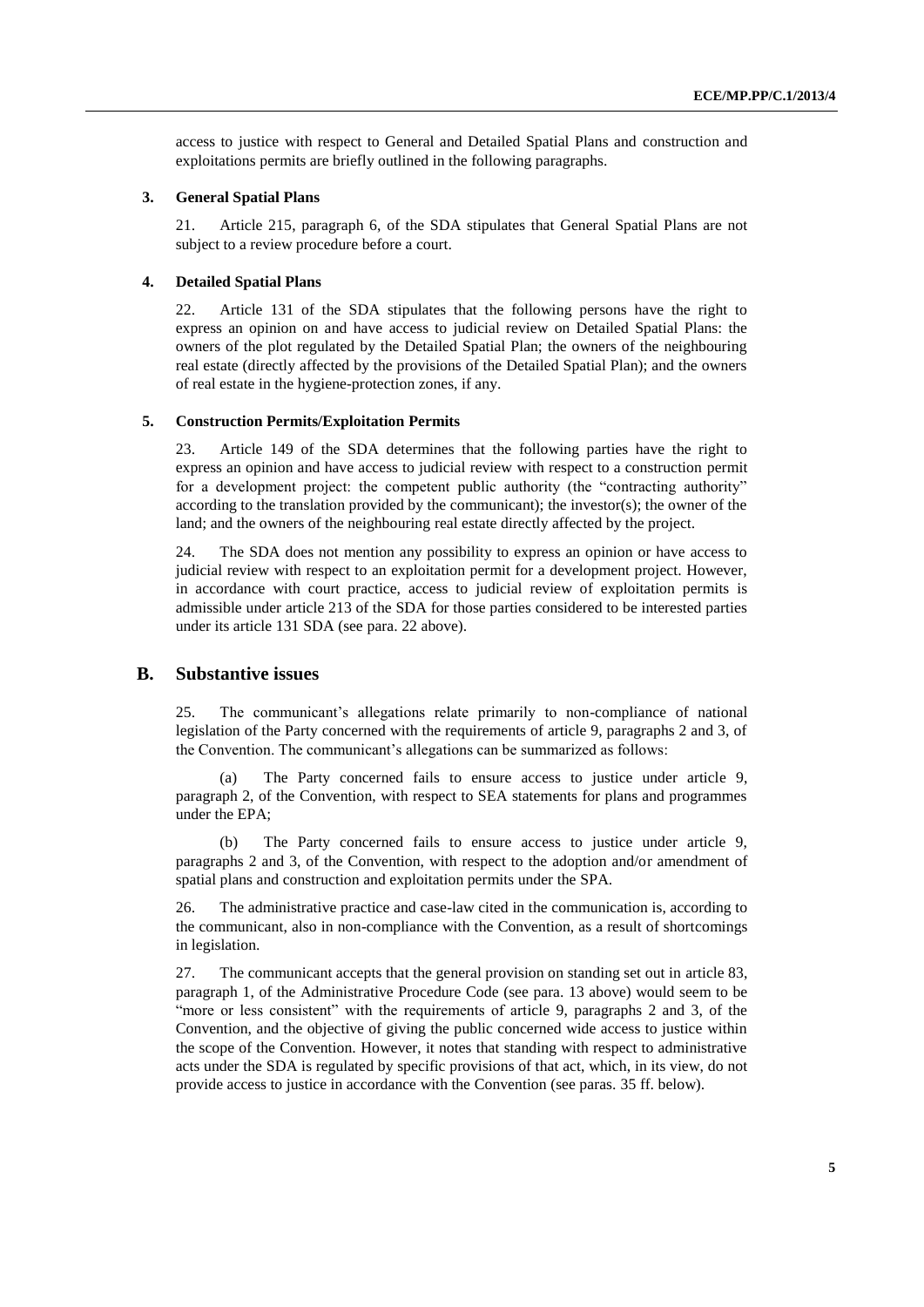#### **1. Access to justice with respect to acts under the EPA**

#### **(a) Access to justice with respect to EIA decisions**

28. The communicant does not allege any breach of article 9, paragraph 2, of the Convention with respect to access to justice to challenge EIA decisions issued according to the EPA. Likewise, the Party concerned asserts that the possibility for stakeholders to appeal EIA decisions as granted in article 99, paragraph 6, of the EPA is in accordance with the requirements of article 9, paragraph 2, of the Convention.

#### **(b) Access to justice with respect to SEA statements**

29. The communicant alleges that the Party concerned fails to provide for access to justice with respect to SEA statements for plans and programmes. It contends that the core of the problem is the lack of clear and express wording in the EPA as to whether an SEA statement is an individual administrative act subject to appeal before a court of law under the Administrative Procedure Code. This situation, according to the communicant, has resulted in contradictory and unpredictable practice by administrative authorities and in court jurisprudence. The communicant considers that the EPA and the related court jurisprudence and administrative practice are not in compliance with article 9, paragraph 2, of the Convention with respect to access to justice regarding SEA statements.

30. Moreover, the communicant asserts that neither the EPA nor the SDA specify exactly what the consequences of the SEA statements are, in particular whether they are binding on the authorities approving the General and Detailed Spatial Plans under the SPA. Further confusion, according to the communicant, is caused by article 82, paragraph 1, of the EPA, which stipulates that SEA proceedings "shall be combined (or merged)" with the proceedings for the adoption of General or Detailed Spatial Plans under the SDA. The situation is, according to the communicant, furthermore complicated by the fact that, under certain conditions, the SEA statement for a "small scale" Detailed Spatial Plan can substitute for the EIA decision for projects in the area regulated by the plan.<sup>7</sup> The communicant alleges that this happens also with respect to tourism and recreation projects ("village complexes"), which would otherwise be subject to an EIA procedure according to the EPA, $^8$  and thus are covered by paragraph 20 of annex I to the Convention.

31. The communicant notes that two provisions of the EPA are in particular unclear: article 82, paragraph 4, and article 88, paragraph 2. These provisions use the wording "становище", which may be translated as either "opinion" or "position". The communicant alleges that national administrative legislation elsewhere uses the word "order" or "decision" to refer to individual administrative acts that are compulsory for their recipients and subject to appeal before a court of law. For example, to describe the final act of the EIA procedure, article 82, paragraph 5, of the EPA refers to a "решение" (decision) and it explicitly stipulates that any EIA decision shall be binding and compulsory for any authorities or other recipients.

32. The communicant submits that, on the basis of the legal principle *per argumentum a contrario*, the use of the word "opinion" or "position" rather than "decision" leaves it open to the implementing authorities to conclude that the SEA statements are not final individual

<sup>7</sup> The communicant refers to article 91, paragraph 2, of the EPA, according to which "Upon request of the developer or upon its own opinion, the competent authority may require the execution of only one of the assessments types (e.g., EIA or SEA) under Chapter Six, when for development project listed in Annexes 1 and 2 hereto, an individual plan or a program under art. 85 (1) and (2) should be prepared" (translation by the communicant).

<sup>8</sup> See article 81, paragraph 4 and annex 2, item 12, of the EPA.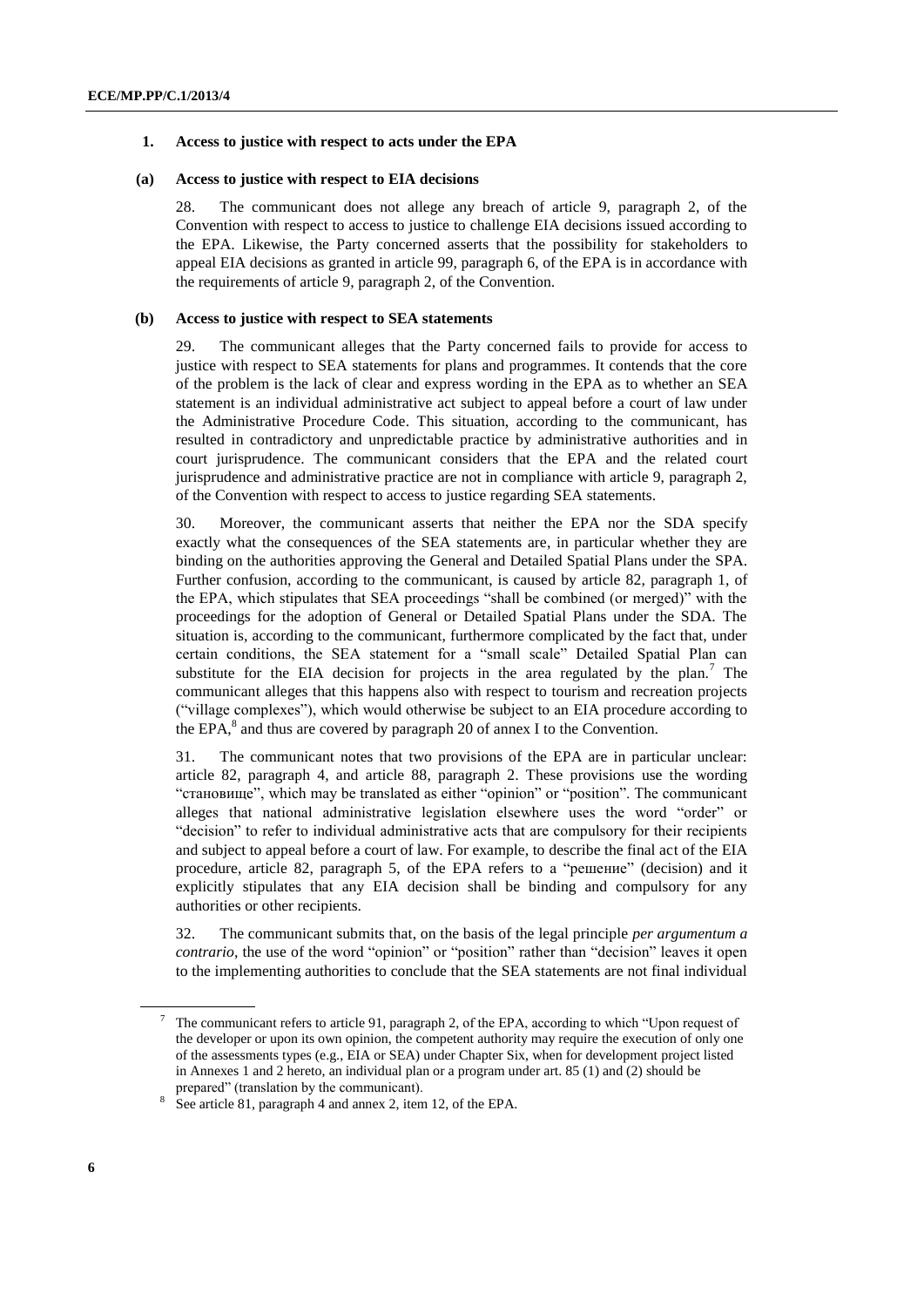administrative acts, that they are not subject to appeal before a court of law and even that they are not compulsory. The communicant alleges that this is in fact what often happens in practice, i.e., that the courts often hold appeals against SEA statements ("opinions") to be inadmissible on the basis that they are not final administrative acts but rather preliminary ones.<sup>9</sup>

33. The communicant notes that according to article 21, paragraph 5, of the Administrative Procedure Code, the review of the lawfulness of a preliminary act shall be conducted upon appeal against the final act. However, as outlined in paragraphs 21 and 22 above, orders for the adoption of a General Spatial Plan are not subject to appeal and orders for the adoption of a Detailed Spatial Plans may be appealed only by investors and "direct neighbours". According to the communicant, the right of the neighbours to appeal is further limited in some cases, e.g., if the Detailed Spatial Plan provides for a change of designation of the land plot in question. In practice this means that the SEA statements cannot be appealed by the environmental organizations or other members of the public concerned at any stage.

34. The Party concerned claims, in general, that the requirements of article 9, paragraph 2, of the Convention are fully met by the right of the public to appeal the EIA decisions (see para. 28 above). It further explains that while there is no legislation regulating the possibility to appeal the SEA statements, there is no explicit prohibition in that respect and the general provisions of the Administrative Procedure Code are fully applicable. According to the Party concerned, recent case-law of the Bulgarian courts shows that SEA statements are subject to judicial review, and therefore the allegations of the communicant in this respect are "obsolete".

#### **2. Access to justice with respect to acts under the SDA**

35. The communicant alleges that as a result of the provisions of the SDA (see paras. 21-23 above) the Party concerned fails to ensure that members of the public have access to review procedures in accordance with article 9, paragraphs 2 and 3, of the Convention. More specifically, it asserts that provisions of the SDA prevent environmental organizations and members of the public from challenging decisions regarding General Spatial Plans, Detailed Spatial Plans and construction and exploitation permits that may contravene national and EU environmental legislation. The communicant provides case-law to illustrate each of its allegations. It remarks that the case law referred to in its communication was selected to provide typical examples from among many other such cases.

#### **(a) Access to justice with respect to General Spatial Plans**

36. Among others, the communicant refers to two 2007 court decisions<sup>10</sup> and one 2006 decision<sup>11</sup> in which the courts denied standing to, respectively, a public authority, an environmental organization and individuals who had sought to appeal orders adopting General Spatial Plans or amendments thereto. In all three cases, standing was denied on the grounds that under article 127 of the SDA, the final decision adopting the General Spatial Plan could not be appealed before a court**.** 

<sup>9</sup> See, for example, Decision No. 79/15.03.2010 of the Ministry of Environment and Waters (annex 6 to the communication); as well as Decisions of the Supreme Administrative Court (SAC) Nos. 821/23.1.2008 and 11514/3.11.2008 referred to by the communicant in his response received or posted by the secretariat on 28 September 2011.

<sup>&</sup>lt;sup>10</sup> SAC Decisions Nos.12151/3.12.2007 and 2310/7.3.2007 (annexes 1 and 2 to the communication).

SAC Decision No.10617/31.10.2006 (annex 3 to the communication).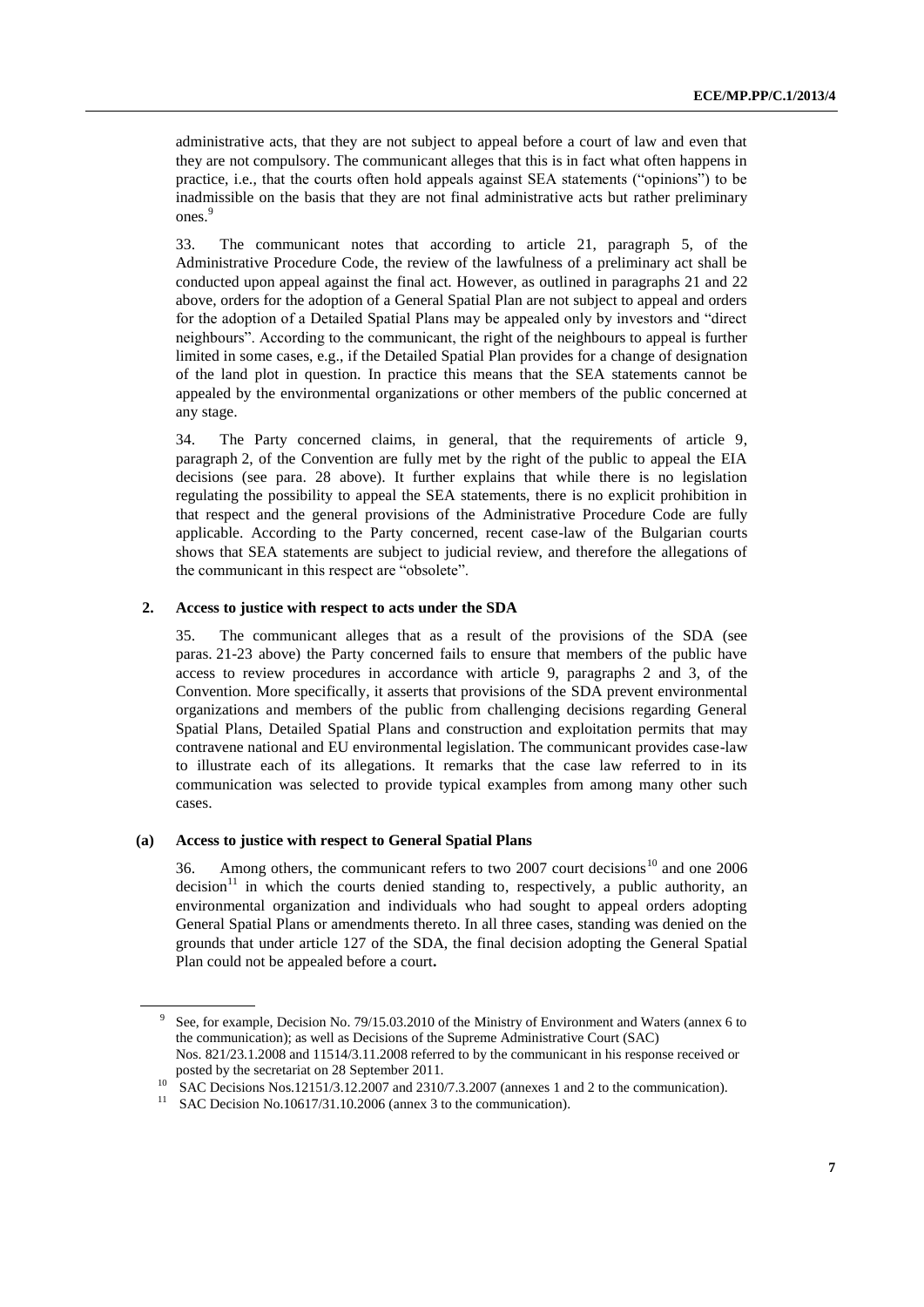37. The communicant claims that to its knowledge there has been one case only in which the Supreme Administrative Court ruled that an environmental organization had locus standi to seek judicial review of an order adopting a General Spatial Plan.<sup>12</sup> In that 2009 case, the court found that the order for the adoption of the General Spatial Plan was an act which was subject to the provisions of article 6 of the Convention, through paragraph 20 of annex I, and thus also subject to judicial review in accordance with article 9, paragraph 2, of the Convention. The court concluded that article 127 of the SDA contravened article 9, paragraph 2, of the Convention and that legislative amendment was needed.<sup>13</sup> The communicant notes that the court's call for legislative amendment demonstrates that article 9, paragraph 2, is not properly implemented in either the SDA or the EPA.  $^{14}$ 

38. The Party concerned submits that the communicant's allegation of non-compliance regarding article 9, paragraph 3, of the Convention is irrelevant and inapplicable with respect to orders adopting spatial plans. It argues that the fact that decisions related to the adoption of a General Spatial Plans cannot be appealed does not mean that the Party concerned is not in compliance with article 9, paragraph 3, of the Convention, because that provision is not clear and detailed enough. Moreover, the Party concerned states that General Spatial Plans approved under the SDA have "no direct investment application" but only define the general framework and guidelines for land development and construction. It adds that the SDA requires that regulatory procedures for the adoption and amendment of General Spatial Plans include mandatory public consultation with the participation of all relevant stakeholders.

#### **(b) Access to justice with respect to Detailed Spatial Plans**

39. The communicant refers to a 2004 case in which the environmental organization sought to appeal an order for the approval of the Regulation and Construction Plan (a type of Detailed Spatial Plan) of Zlatni Pyasatsi Seaside resort. The Plan would affect the Zlatni pyasatsi ("Golden Sands") Nature Park. The court dismissed the application under article 131 of the SDA on the grounds that the organization was not an "interested party" (despite the fact that the association managing the affected nature park was a member of the applicant).<sup>15</sup>

40. The Party concerned states that, with the aim of ensuring the right balance of relevant public interests in the field of spatial planning and construction, the SDA confers a right to contest administrative acts issued within its scope (including the Detailed Spatial Plans) only on persons with a direct and immediate legal interest. Article 131, paragraph 1, of the SDA provides an imperative and exhaustive list of the stakeholders who can contest Detailed Spatial Plans, namely the owners and holders of limited real rights (according to the Land Registry) whose real estates are directly affected by the provisions of the Detailed Spatial Plan.

#### **(c) Access to justice regarding construction permits**

41. With respect to access to justice to challenge construction permits granted under the SPA, the communicant refers to a 2008 case in which the Supreme Administrative Court held that. On the basis of article 149 of the SPA, the applicant (a neighbour) was not

<sup>&</sup>lt;sup>12</sup> See SAC Proceedings of 29 April 2009 (annex 5 to the communication).

<sup>13</sup> Ibid.

<sup>&</sup>lt;sup>14</sup> In the comments of 21 September 2012, the communicant further informed the Committee that the SAC has overruled its previous interpretation of the Convention as being directly applicable and having priority over the SDA by its Decision No. 9074/2012.

<sup>&</sup>lt;sup>15</sup> SAC Decision No. 218/14.1.2004 (annex 7 to the communication).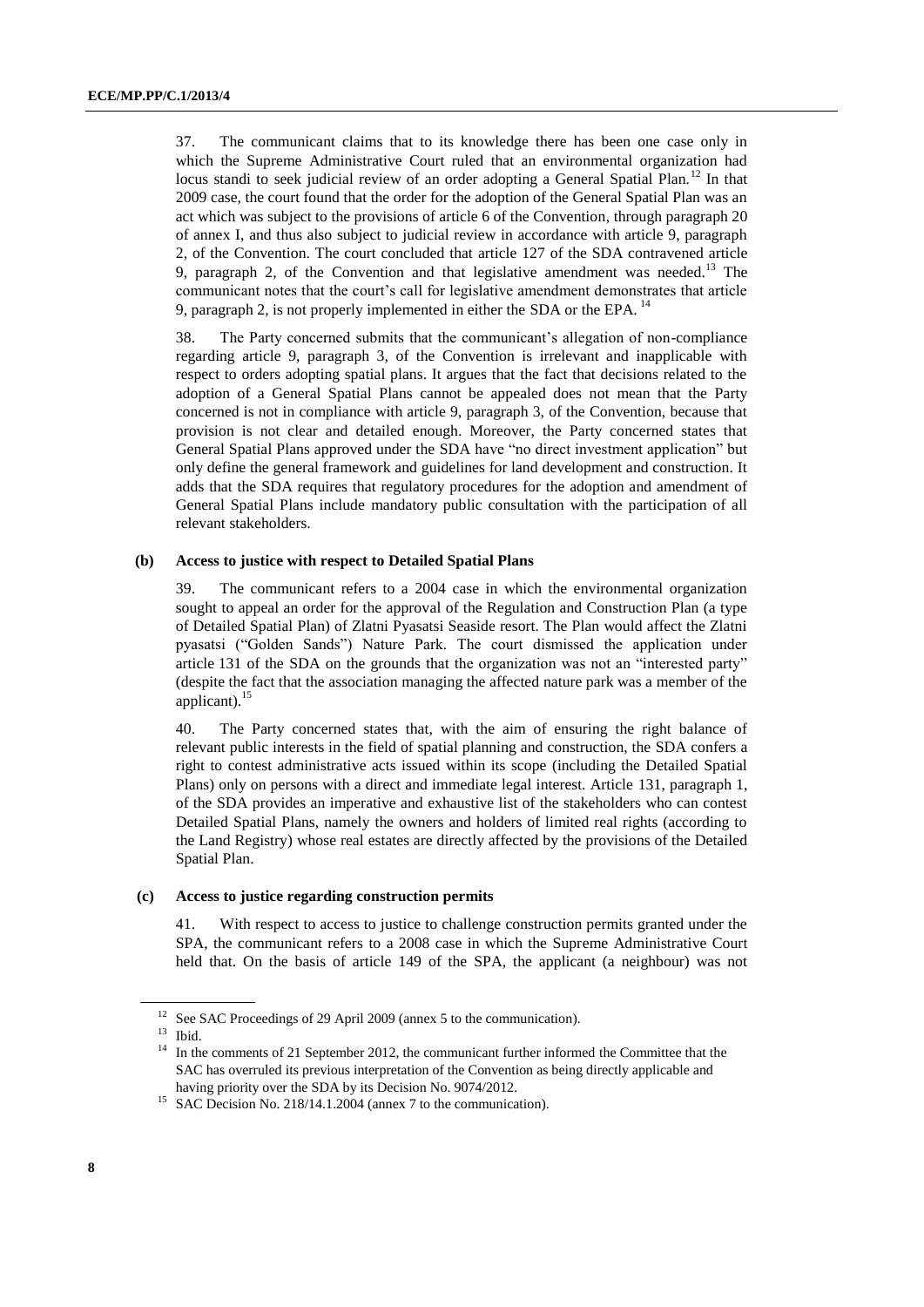considered an "interested party" who could seek judicial review of a construction permit for a development project.<sup>16</sup> According to the communicant, this approach was in breach of article 9, paragraph 3, of the Convention.

42. The Party concerned responds to this part of the communication in general in the context of its comments regarding access to justice with respect to the Detailed Spatial Plans (see para. 40 above). It stresses the nature of the EIA decision as a mandatory act for both the authority issuing the construction permit and for the developer, and the fact that the EIA decision can be subject to judicial review initiated by members of the public.

### **(d) Access to justice regarding exploitation permits**

43. The communicant refers to two cases in support of its allegation that the Party concerned failed to ensure access to justice also with respect to exploitation permits. In a 2007 case, an environmental organization sought to appeal an exploitation permit for a landfill on the grounds that the landfill had been built and put into operation without an EIA decision, and therefore was in breach of the EPA. The application was dismissed by the Supreme Administrative Court on the grounds that the exploitation permit was granted to the investor and it therefore concerned only the rights of the investor.<sup>17</sup>

44. The second case relates to the construction and exploitation of a lift in Rila National Park (a Natura 2000 zone). Environmental organizations and other members of the public sought to appeal the exploitation permit on the grounds that the lift was built (a) without an EIA decision; (b) without a construction permit; and (c) on an unstable landslide. In their appeals they relied on article 9, paragraph 3, of the Convention, which in their view should be directly applicable by the national courts by virtue of article 5, paragraph 4, of the Constitution (see para. 12 above). However, the Supreme Administrative Court dismissed the applications without referring to article 9, paragraph 3, of the Convention. The court confirmed that the only party having locus standi to appeal an exploitation permit was the project investor.<sup>18</sup>

45. The Party concerned does not respond to these allegations.

#### **(e) General remarks of the communicant with respect to review of the decisions under the SPA**

46. With respect to the assertion of the Party concerned that article 9, paragraph 3, is not applicable to orders adopting spatial plans (para. 38 above), the communicant emphasizes<sup>19</sup> that many of the spatial plans mentioned in its communication relate to cases in which spatial plans were authorized without carrying out an SEA procedure and issuing a SEA statement. The communicant alleges that those cases illustrate breaches of national environmental law, namely article 85 of the EPA, which stipulates that an SEA procedure is mandatory for plans and programmes regarding development projects under annexes I and II of that Act.

47. With respect to the argument of the Party concerned that it is appropriate to limit access to justice with respect to spatial planning decisions and construction/exploitation permits to persons with a direct and immediate legal interest (whose property rights or other limited real rights are affected), the communicant alleges that this approach is not in line with the article 9, paragraph 2, of the Convention, namely:

<sup>&</sup>lt;sup>16</sup> SAC Decision No. 4927/23.4.2008 (annex 8 to the communication).

<sup>&</sup>lt;sup>17</sup> SAC Decision No. 949/29.1.2007 (annex 9 to the communication).

<sup>18</sup> SAC Decisions Nos. 2397/23.2.2010 and 2155/18.2.2010 (annexes 10 and 11 to the communication).

<sup>&</sup>lt;sup>19</sup> In the response from the communicant of 28 September 2011.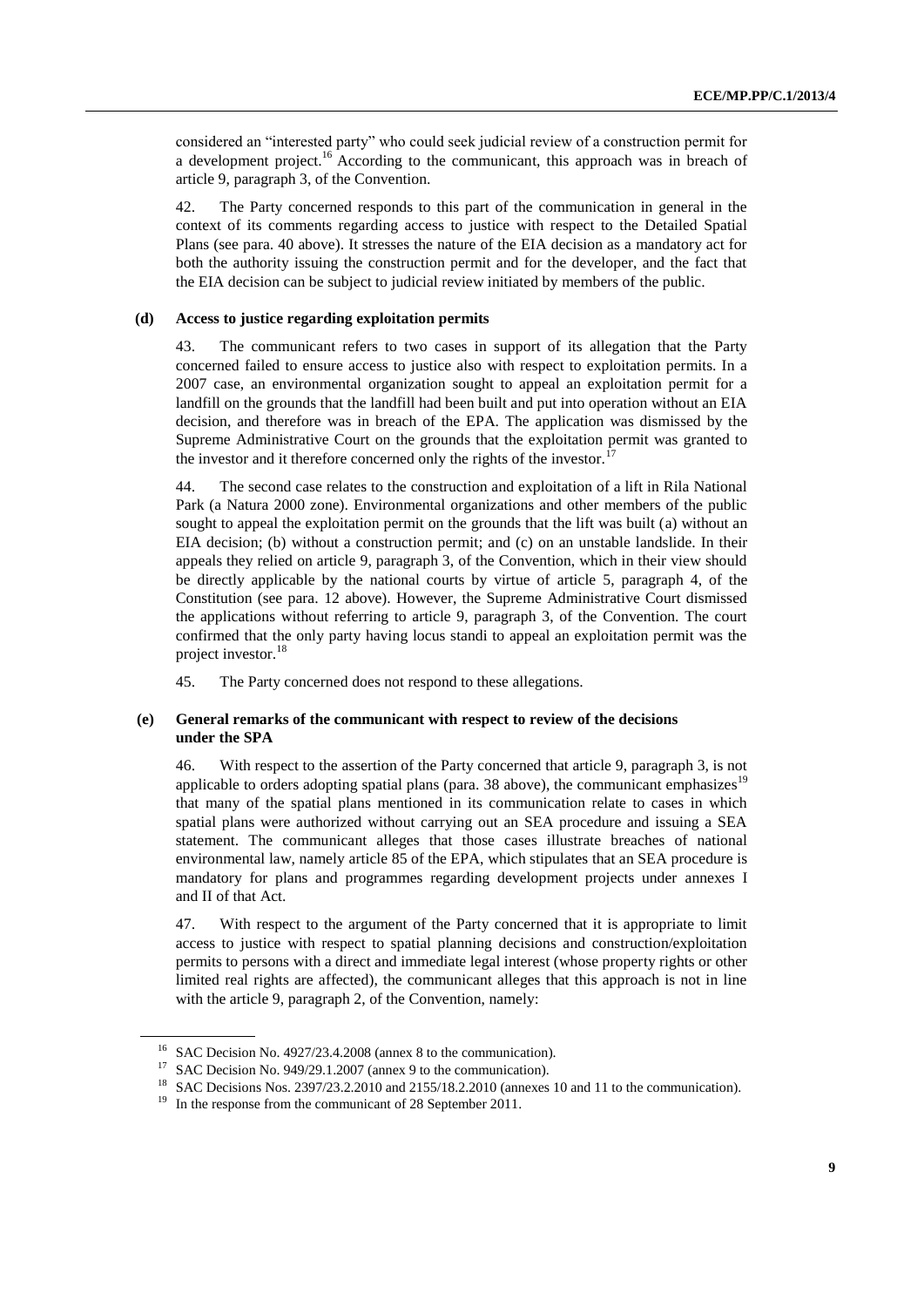What constitutes a sufficient interest and impairment of a right shall be determined in accordance with the requirements of national law and consistently with the objective of giving the public concerned wide access to justice within the scope of this Convention. To this end, the interest of any non-governmental organization meeting the requirements referred to in article 2, paragraph 5, shall be deemed sufficient.

48. The communicant concludes that it would consider the legislation of the Party concerned to be in compliance with the Convention so long as it is amended as follows:

The EPA explicitly allows members of the public concerned to have access to administrative and judicial procedures to challenge SEA statements adopted under the provisions of chapter 6, section 2, of the EPA, concerning environmental assessments on plans and programmes;

(b) The SDA explicitly allows members of the public concerned to have access to administrative and judicial procedures to challenge acts issued under the SDA that they allege contravene provisions of the national environmental law.

## **III. Consideration and evaluation by the Committee**

49. Bulgaria ratified the Convention on 17 December 2003. The Convention entered into force for Bulgaria on 16 March 2004.

50. The Committee notes the information from the communicant that the European Commission has launched infringement proceedings for several of the cases referred to in the communication.

51. The Committee examines the communicant' allegations and the relevant aspects of the legislation and practice of the Party concerned as follows:

- (a) Access to justice with respect to SEA statements;
- (b) Access to justice with respect to spatial plans;
- (c) Access to justice with respect to construction and exploitation permits.

52. When evaluating the compliance of the Party concerned with article 9 of the Convention in each of these areas, the Committee pays attention to the general picture on access to justice, in the light of the purpose also reflected in the preamble of the Convention, that "effective judicial mechanisms should be accessible to the public, including organizations, so that its legitimate interests are protected and the law is enforced" (Convention, preambular para. 18; cf. also findings on communication ACCC/C/2006/18 concerning Denmark (ECE/MP.PP/2008/5/Add.4), para. 30). Therefore, in assessing whether the Convention's requirement for effective access to justice is met by the Party concerned, the Committee looks at the legal framework in general and the different possibilities for access to justice, available to members of the public, including organizations, in different stages of the decision-making ("tiered" decision-making).

53. In addition, in examining access to justice with respect to the different types of acts before it (SEA statements, spatial plans or construction and exploitation permits), the Committee bears in mind that whether a decision should be challengeable under article 9 is determined by the legal functions and effects of a decision, not by its label under national law (c.f. findings on communication ACCC/C/2005/11 concerning Belgium (ECE/MP.PP/C.1/2006/4/Add.2), para. 29 and findings on communication ACCC/C/2006/16 concerning Lithuania (ECE/MP.PP/2008/5/Add.6), para. 57).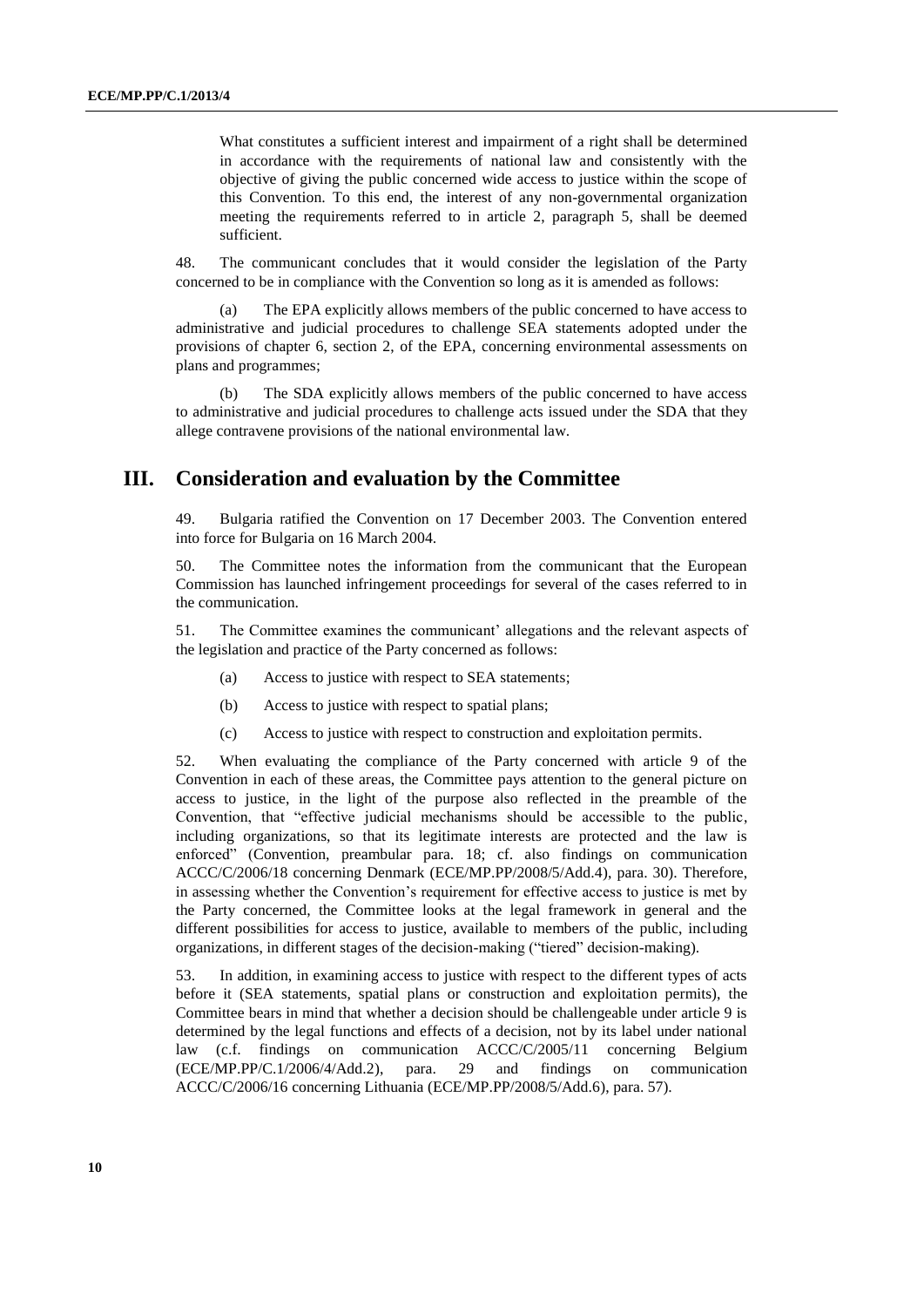### **A. Access to justice with respect to Strategic Environmental Assessment statements**

54. According to the communicant, the legislation as well as the court practice of the Party concerned is unclear and ambiguous as to whether the SEA statements (which represent mandatory prerequisites for the adoption of spatial plans) are subject to judicial review. In most cases mentioned by the communicant, the appeals against SEA statements were found inadmissible by the courts on the basis that such statements did not represent a final act, but a preliminary administrative act, which would be subject to review together with the final act (e.g., the spatial plans). At the same time, since according to the communicant environmental organizations and other members of the public do not have standing to challenge a decision to adopt a spatial plan (see paras. 37 ff. above), SEA statements cannot be appealed by members of the public at all, at any stage.

55. The Party concerned explained that that SEA procedure is, according to the EPA, integrated into the procedure for the elaboration and adoption of spatial plans. The authorities responsible for approving the plan or programme are obliged to take into consideration ("reckon")<sup>20</sup> the SEA statement. With respect to judicial review of the SEA statements, the position of the Party concerned seems to be that the SEA statements are (or should be) subject to judicial review, under the general standing provisions of the Administrative Procedure Code, as confirmed by recent case law.

56. The Committee considers it necessary to distinguish between the cases when an SEA statement substitutes the EIA decision for activities (projects) listed in annex I to the Convention and other cases when the SEA procedure takes place.

57. In cases where the SEA procedure substitutes the EIA procedure for annex I activities (and consequently, an SEA statement is issued instead of an EIA decision), the SEA procedure should be considered as an integral part of the decision-making procedure in the sense of article 6 of the Convention. Consequently, the members of the public concerned should have access to judicial review of the SEA statement under the conditions of article 9, paragraph 2, of the Convention.

58. In other cases, the SEA procedure forms a part of the process for the preparation of a plan relating to the environment according to article 7 of the Convention. The possibility of members of the public to challenge the SEA statement should then be ensured in accordance with article 9, paragraph 3, of the Convention.

59. The case-law of the Bulgarian courts concerning judicial review of SEA statements as presented to the Committee seems to be contradictory (see para. 32 and footnote 9 above), since the courts do not seem to distinguish between the situations where an SEA statement substitutes an EIA decision for a specific activity and other cases in which SEA statements are issued. In this respect, the Committee is concerned that Bulgarian law does not make fully clear whether judicial reviews of SEA statements as such are admissible.

60. At the same time, the fact that the SEA statement cannot be reviewed separately does not amount to non-compliance with the requirements of article 9, paragraphs 2 and 3, of the Convention, provided that members of the public can actually challenge the SEA statement together with the decision adopting the subsequent plan or programme (e.g., spatial plan). This issue will be further addressed in the next section.

 $20$  See EPA article 82, paragraph 4 (translation provided by the communicant).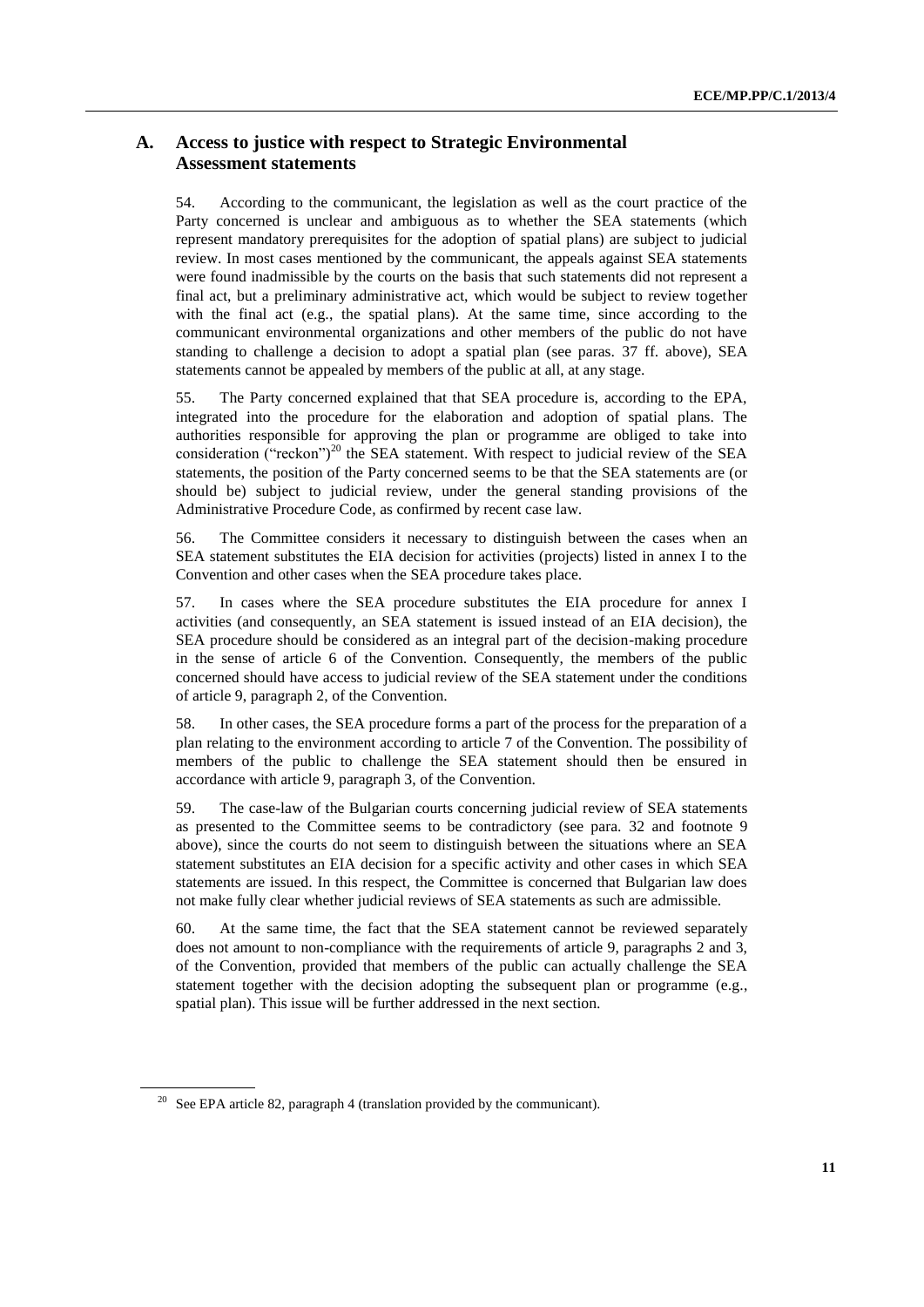### **B. Access to justice with respect to spatial plans**

61. The communicant asserts that neither the legislation (relevant provisions of the SPA) nor prevailing case-law ensure that environmental organizations and other members of the public have access to judicial review procedures to challenge spatial plans, which is, according to the communicant, not in compliance with article 9, paragraph 3, of the Convention. The Party concerned contends that the Convention does not require that environmental organizations or other members of the public have standing to challenge either General or Detailed Spatial Plans in court.

### **1. General Spatial Plans**

62. Based on the information received from the Party concerned and the communicant, the Committee understands that the General Spatial Plans provide a basis for the overall planning of spatial development of municipalities or their sections: they determine the general structure and the prevailing purpose of the spatial development of the area and provide the framework for the future development of the respective areas.

63. On the basis of these characteristics, the Committee concludes that the General Spatial Plans do not have such legal functions or effects so as to qualify as "decisions on whether to permit a specific activity" in the sense of article 6, and thus are not subject to article 9, paragraph 2, of the Convention.

64. However, the characteristics of the General Spatial Plans indicate that that these plans are binding administrative acts, which determine future development of the area. They are mandatory for the preparation of the Detailed Spatial Plans, and thus also binding, although indirectly, for the specific investment activities, which must comply with them. Moreover, they are subject to obligatory SEA and are related to the environment since they can influence the environment of the regulated area. Consequently, the General Spatial Plans have the legal nature of acts of administrative authorities which may contravene provisions of national law related to the environment and the Committee reviews access to justice in respect to these plans in the light of article 9, paragraph 3, of the Convention.

65. While referring to "the criteria, if any, laid down in national law" in article 9, paragraph 3, the Convention neither defines these criteria nor sets out the criteria to be avoided and allows a great deal of flexibility in this respect. On the one hand, the Parties are not obliged to establish a system of popular action (*actio popularis*) in their national laws with the effect that anyone can challenge any decision, act or omission relating to the environment. On other the hand, the Parties may not take the clause "where they meet the criteria, if any, laid down in its national law" as an excuse for introducing or maintaining such strict criteria that they effectively bar all or almost all members of the public, especially environmental organizations, from challenging acts or omissions that contravene national law relating to the environment. The phrase "the criteria, if any, laid down in national law" indicates that the Party concerned should exercise self-restraint not to set too strict criteria. Access to such procedures should thus be the presumption, not the exception (cf. findings on communication ACCC/C/2005/11 concerning Belgium, paras. 34–36).

66. As mentioned above, the SDA explicitly prevents any person from challenging the General Spatial Plans in court (see para. 21 above). Such explicit provision can hardly be overcome by jurisprudence. Therefore, the Committee concludes that Bulgarian legislation effectively bars all members of the public, including environmental organizations, from challenging General Spatial Plans. As a result, members of the public, including environmental organizations, are also prevented from challenging the SEA statements for General Spatial Plans, as these statements are considered as "preliminary acts", which are not subject to judicial review in a separate procedure (see paras. 58–60 above). Therefore, the Party concerned fails to comply with article 9, paragraph 3, of the Convention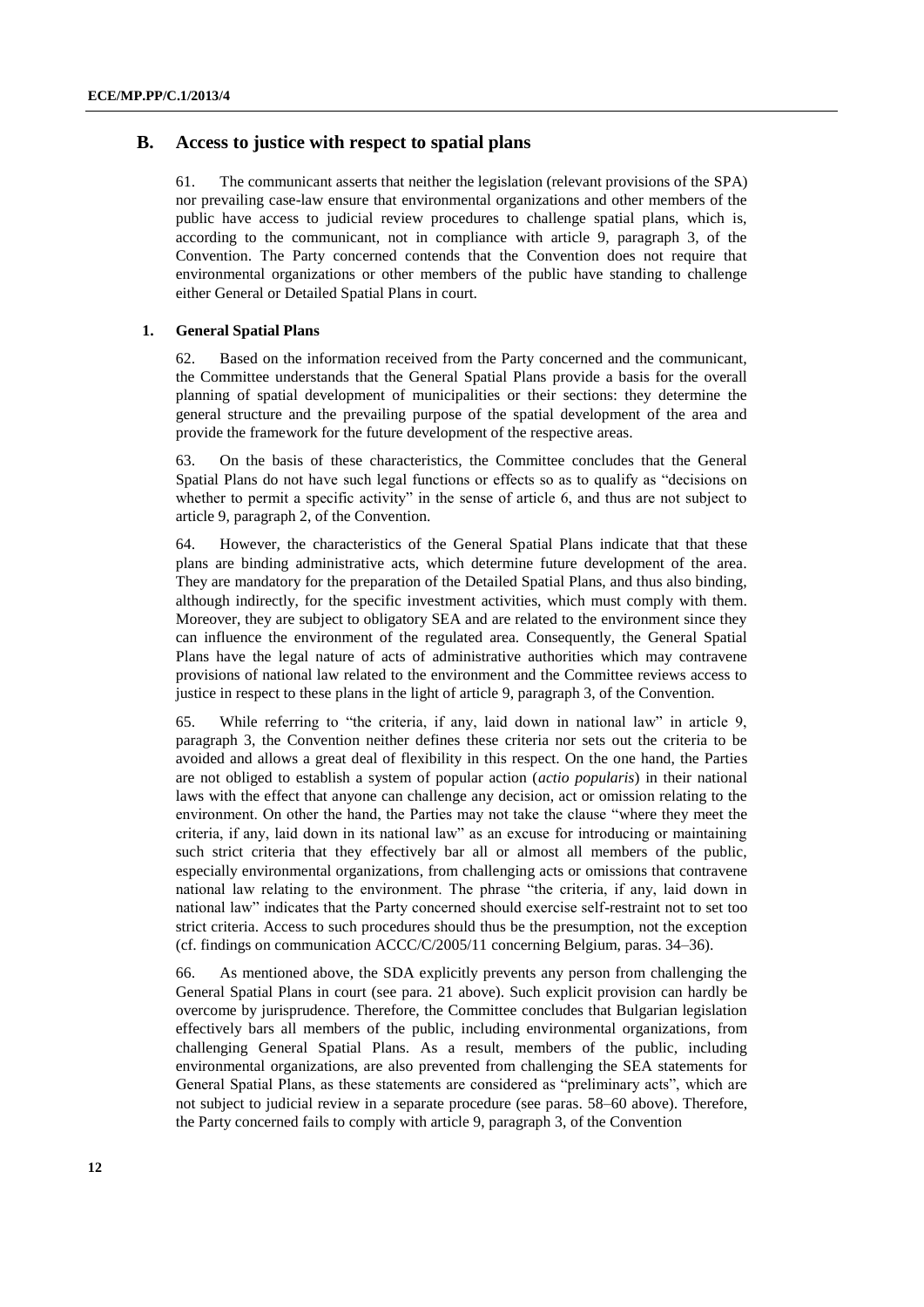#### **2. Detailed Spatial Plans**

67. As the Committee understands, the Detailed Spatial Plans provide details for the development of specific areas. These Plans are mandatory for the development projects and the permits which are necessary for the implementation of such projects.

68. Under the law of the Party concerned, the Detailed Spatial Plans do not have the legal nature of "decisions on whether to permit a specific activity" in the sense of article 6 of the Convention, as a specific permit (construction and/or exploitation permit) is needed to implement the activity (project). Therefore, article 9, paragraph 2, of the Convention, is not applicable.

69. Bearing in mind their characteristics, as summarized above, the Committee considers Detailed Spatial Plans as acts of administrative authorities which may contravene provisions of national law related to the environment. In this respect, , article 9, paragraph 3, of the Convention applies also for the review of the law and practice of the Party concerned on access to justice with respect to the Detailed Spatial Plans. It follows also that for Detailed Spatial Plans the standing criteria of national law must not effectively bar all or almost all members of the public, especially environmental organizations, from challenging them in court (cf. findings on communication ACCC/C/2005/11 Belgium).

70. The SDA provides standing to challenge Detailed Spatial Plans to the directly affected owners of real estate. Environmental organizations and other members of the public do not have the possibility of challenging these plans in court. The case-law presented by the communicant confirms this approach (see paras. 22 and 40 above). Besides, members of public have no possibility to challenge the SEA statements for the Detailed Spatial Plans within the scope of an appeal challenging these plans: they can challenge neither the fact that an SEA statement was not issued prior to approval of the Detailed Spatial Plan nor the disrespect of conditions set out in the SEA statement. This situation constitutes non-compliance of the Party concerned with article 9, paragraph 3, of the Convention.

71. The communicant also alleges that, under certain conditions, the SEA statements for the "small scale" Detailed Spatial Plans can substitute individual EIA decisions for specific activities and that this includes activities listed in annex I. In such a situation, the SEA statement together with the small scale Detailed Spatial Plan has the legal function of a decision whether to permit an activity listed in annex I to the Convention. If such is the case, and the scope of persons entitled to challenge the Detailed Spatial Plan excludes environmental organizations, this also implies a failure to comply with article 9, paragraph 2, of the Convention.

### **C. Access to justice with respect to construction and exploitation permits**

72. With respect to activities listed in annex I to the Convention, members of the public concerned, including environmental organizations, can challenge before the courts the relevant EIA decisions issued by the environmental authorities according to the EPA. To that extent, according to the communicant, Bulgarian legislation is in compliance with the Convention. However, for the activities (projects) to be implemented, subsequent permits must be issued after the EIA decisions, namely the construction and/or exploitation permits according to the SPA. With respect to these permits, legislation (for the construction permits) and case-law (for the exploitation permits) limit access to the judicial review to the investor and directly affected neighbours. This, according to the communicant, constitutes non-compliance with the Convention.

73. The communicant emphasizes that although all environmental aspects of the project are evaluated and decided upon at the stage of issuing the EIA decision, it is only the permit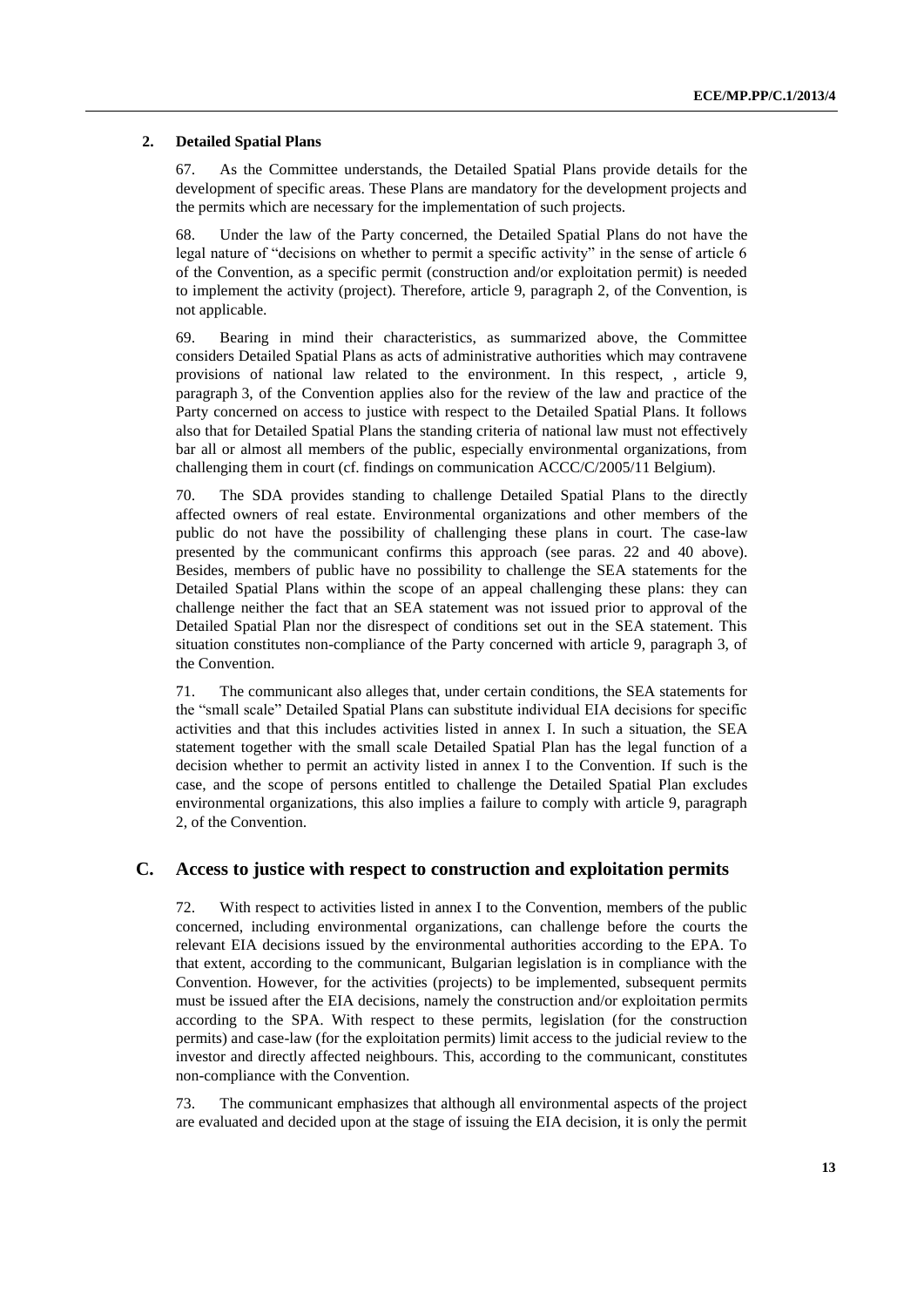issued according to the SDA which finally approves the activity. All the requirements and conditions of the EIA decision should be incorporated into this final permit. After the construction or exploitation permit is issued, the EIA decision is not independently enforceable (it is subsumed by the subsequent permit). According to the law, the authority issuing the final permit should respect the EIA decision and the conditions contained in it. In practice, however, when the construction or exploitation permit does not fully follow the conclusions of the EIA decision, environmental organizations or other members of the public concerned cannot ask the court to annul the final permit for that reason.<sup>21</sup> The same applies, according to the communicant, in situations when the construction or exploitation permit is issued while an EIA decision does not exist at all, either because it has never been issued or because it was cancelled by the court.

74. The Party concerned stresses that the developer, as well as the administrative authority issuing the final permit, must comply with all the conditions, clauses and measures of the EIA decision. The Party concerned is therefore convinced that, as members of the public concerned, including environmental organizations, can challenge the EIA decisions in court, it is not contrary to the Convention that they cannot appeal the subsequent permits, authorizing the activities listed in annex I of the Convention.

75. The EIA decisions, issued for the activities listed in annex I to the Convention and the subsequent decisions issued according to the SPA, form different stages of a tiered decision-making. The Committee has dealt with the concept of tiered decision-making in a number of its findings, with respect to the requirements in article 6, paragraph 4, of the Convention, regarding "early public participation when all options are open". In that respect, the Committee holds that each Party has certain discretion as to which range of options is to be discussed at each stage of the decision-making. Nevertheless, as each consecutive stage of decision-making addresses only the issues within the option already selected at the preceding stage, the Parties must, to comply with the requirement of article 6, paragraph 4, of the Convention, provide for early public participation in every procedure where some decision concerning relevant options is taken (cf. findings on communication ACCC/C/2006/16 concerning Lithuania, para. 71). A mere formal possibility, de jure, to turn down an application at the latter stage of the tiered decisionmaking is not sufficient to meet the criteria of the Convention if, de facto, that would never or hardly ever happen (cf. findings on communication ACCC/C/2007/22 concerning France (ECE/MP.PP/C.1/2009/4/Add.1), para. 39 and findings on communication ACCC/C/2009/41 concerning Slovakia (ECE/MP.PP/2011/11/Add.3), para. 63).

76. In the present case, since the communicant does not allege non-compliance with article 6 of the Convention with respect to the final stage of the tiered decision-making for the activities listed in annex I to the Convention, i.e., the permits according to the SPA, the Committee will not deal with this issue. However, it is appropriate to apply the above reasoning concerning the tiered decision-making also when examining which decisions, issued in the tiered decision-making processes, shall be subject to judicial review upon an appeal by the members of the public concerned. For this examination, article 9, paragraph 4, of the Convention, according to which the procedures for challenging acts and omissions that may contravene national law relating to the environment must provide adequate and effective remedies, is also relevant (cf., e.g., findings on communication ACCC/C/2004/6 concerning Kazakhstan (ECE/MP.PP/C.1/2006/4/Add.1), para. 31).

77. If activities listed in annex I to the Convention are permitted by a number of tiered decisions, it may not be necessary to allow members of the public concerned to challenge each such decision separately in an independent court procedure. Accordingly, if one or

<sup>&</sup>lt;sup>21</sup> See examples provided by the communicant gives examples in its letter of 6 March 2012.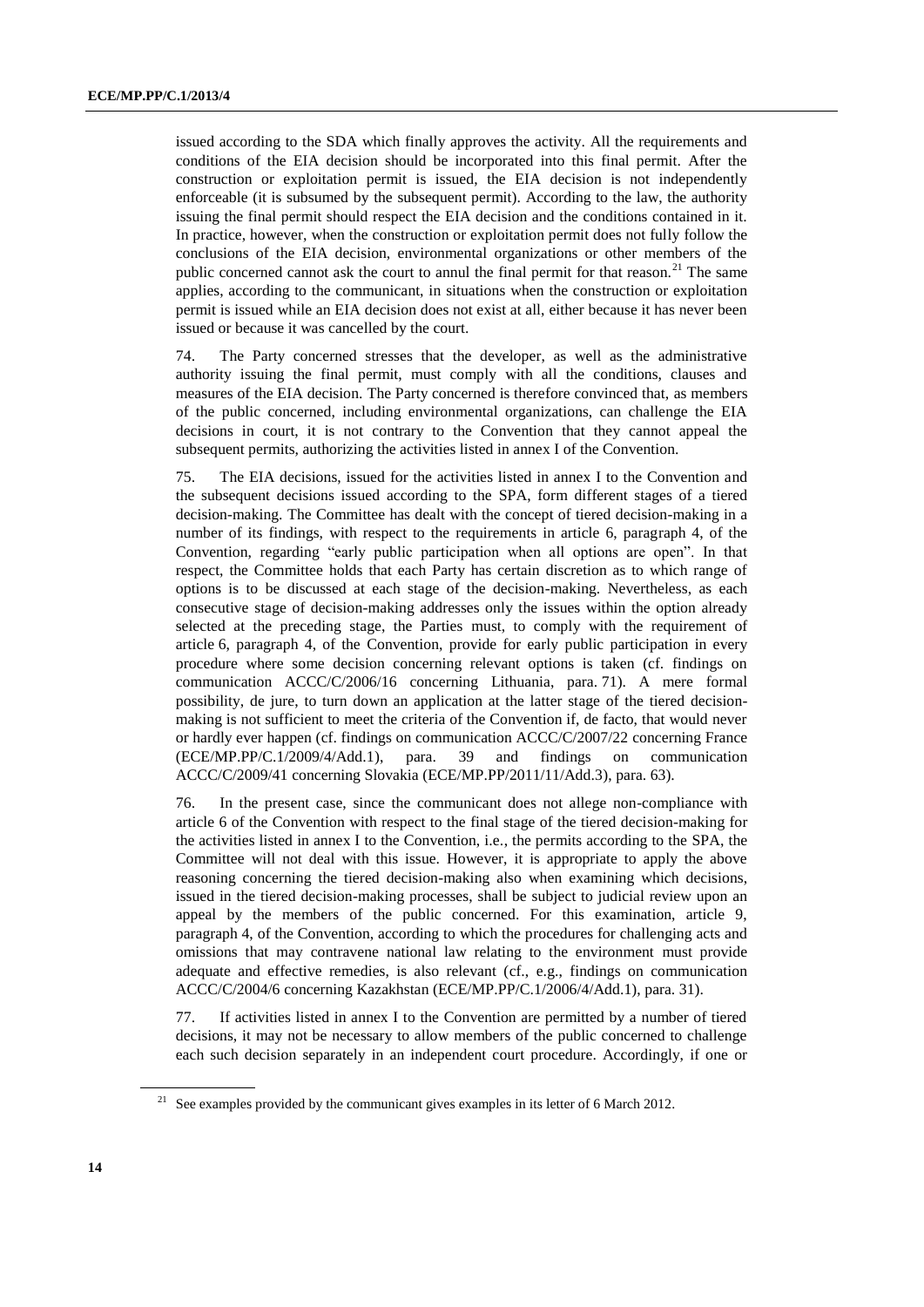more of the decisions have a preliminary character and are in some way integrated into a subsequent decision, a Party may remain in compliance with the Convention if the previous decision is subject to judicial review upon appeal of the final decision (see also para. 60 above). Nevertheless, the system of judicial review as a whole must comply with the requirements of article 9, paragraph 4, of the Convention, also with respect to each of the tiered decisions.

78. The current case differs from the hypothetical situation outlined in the previous paragraph. The members of the public concerned, including environmental organizations, can challenge in court the EIA decision, i.e., the first decision issued in the tiered process. However, they are not entitled to appeal the final permit, which, after it is issued, subsumes the EIA decision, i.e., it includes the conditions and measures of the EIA decision. This situation gives rise to a number of concerns with respect to access of members of the public concerned to effective judicial review with regard to permitting the activities listed in annex I to the Convention.

79. First, the communicant informs the Committee of situations in practice where construction or exploitation permits for activities listed in annex I to the Convention were issued without a prior EIA procedure, although this was required by law (see the cases referred to above in paras. 43–44). The communicant asserts that in these cases there was a lack of access to justice for the members of the public concerned. The Party concerned emphasizes that a construction or exploitation permit, issued without a prior mandatory EIA decision, as well as implementation of an activity on the basis of such permits, would be illegal. Be that as it may, since environmental organizations, as well as other members of the public concerned, do not have access to a review procedure before a court of law or another independent and impartial body established by law to challenge such final permits for annex I activities, when EIA decisions are missing, the Party concerned fails to comply with article 9, paragraph 2, of the Convention.

80. Secondly, there are situations where the EIA statements are issued and these are subject to appeal, but the subsequent/final decisions are not subject to appeal by members of the public concerned, including organizations, even if those decisions are not in conformity with the conditions and measures contained in the EIA decision. This means that even if all the environmental aspects of a proposed activity were covered by the EIA decision, there is no possibility for members of the public, including environmental organizations, to challenge the legality of a final permit that did not respect that EIA decision. Therefore, the Party concerned fails to comply with article 9, paragraph 2, in conjunction with paragraph 4, of the Convention.

81. Thirdly, at least for one category of annex I activities (tourism and recreation projects according to annex 2, para. 12, of the EPA), it was demonstrated to the Committee that the EIA decision can be substituted by the SEA statement (see para. 30 above). Since the SEA statements are not subject to judicial review, there is, in such cases, absolutely no possibility for the members of the public concerned to challenge any decision during the permitting process of such activities in court. This, according to the Committee, also constitutes failure by the Party concerned to comply with article 9, paragraph 2, of the Convention.

# **IV. Conclusions and recommendations**

82. Having considered the above, the Committee adopts the findings and recommendations set out in the following paragraphs.